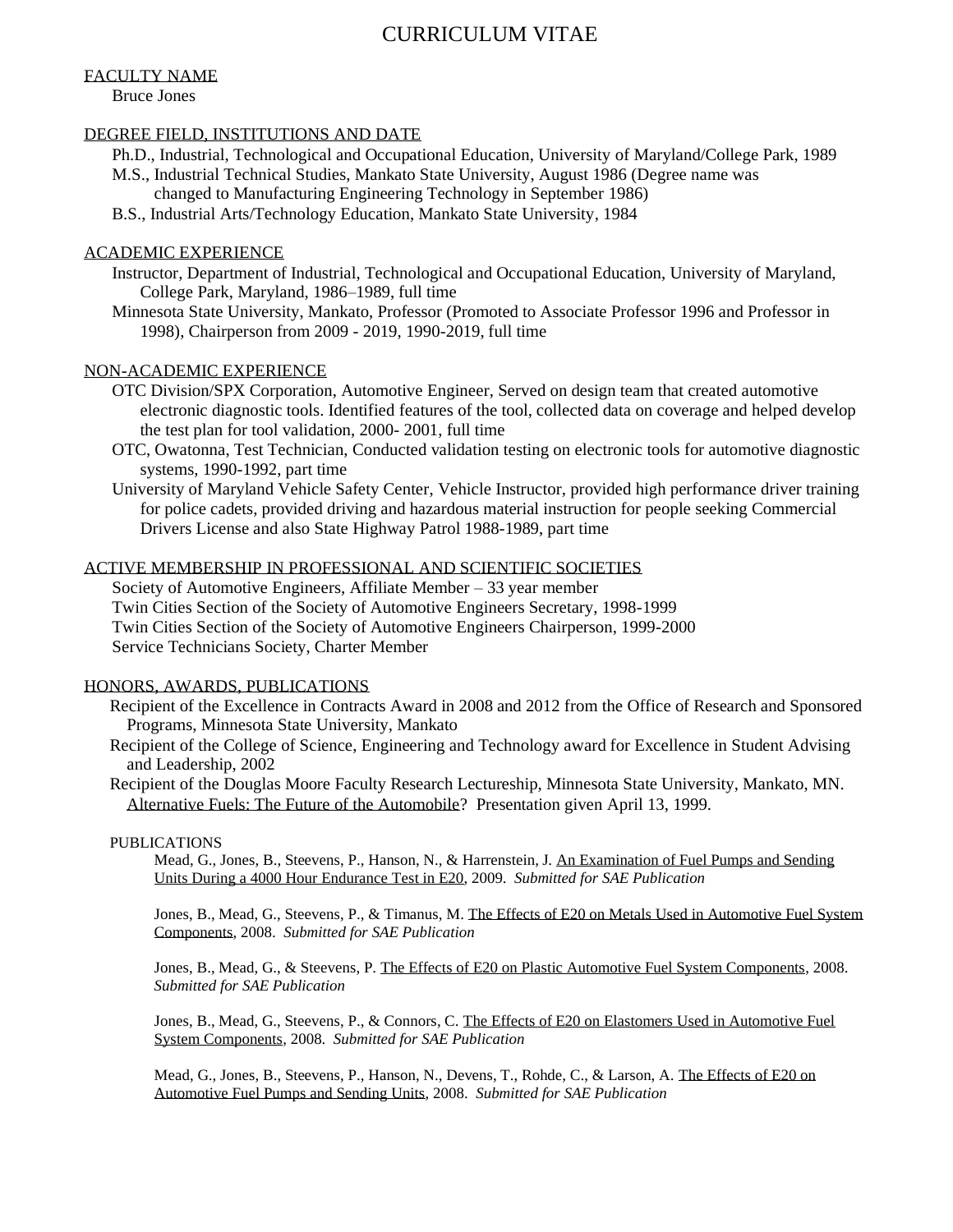Jones, B.E.; Justin Anderson, Nick Bredemus, Brian Hickok, Peter Kruchoski, Nick Maki, Matt Oien, Adam Oswald, Chad Perrin, Pat Rollenhagen, Matt Sandlin, Dominic Bakken, Timothy Christensen, Brian Fleming, Mark Halbert, Reed Hanson, Jake Jerdee, Jeremy Losinski, Matt Poylio, Tony Rolfes. (2003) "Comparison of An E10 Direct Injection Two-Stroke Cycle Engine and An E85 Four-Stroke Cycle Engine". *Society of Automotive Engineers Technical Paper # 2003-32-0077*

Jones, B.E.; Ready, Kirk; Jeffrey C. Gillen; Jason R. Wilkie; Matthew D. Sandlin; Jeremy J. Losinski; Joseph Mohrfeld; Thomas Hanson; Ryan J. Erickson; Timothy Richard Anderson; Jan L. Smith; Daniel; R. Utes; John T. Kellander; Matthew Poylio; Andrew Joseph Laconic; Neil Jon Swanson (2002). "Thorough Analysis of a Two-Stroke Cycle Engine Versus a Four-Stroke Cycle Engine: Minnesota State University, Mankato's Entry for the SAE Clean Snowmobile Challenge 2002". *Society of Automotive Engineers Technical Paper # 2002-01-2764*

Jones, B.E.; Ready, Kirk; Boerner, Jesse L. Boyle, Brent M. Chamberlain, Chad D. Henrich, Travis Howe, Jeremy Johnson, Eric F. Martinez, Steven A. Mathison, Dan Straumann , Jeremy C. Winkelman (2000). "Development of a Dedicated Ethanol (E-85)-Powered Chevrolet Silverado for the 1999 Ethanol Vehicle Challenge". *Society of Automotive Engineers Technical Paper # 2000-01-0591*

Jones, B.E.; Ready, Kirk; Betcher, Scott; Brandl, Mark; Caldwell, Alan; Erickson, Ryan; Gillen, Jeff; Groth, Lance; Hein, Aaron; Jagusch; LaRue, Dale; Lindeman, Nathan; Martin, Brian; Mills, Josh; Olson, Jesse; Price, Marti; Russenberger, Brett; Thoennes, Jeremy. (2000). 1998 Polaris Indy Trail: An Entry by Minnesota State University, Mankato in the "Clean Snowmobile Challenge 2000. *Society of Automotive Engineers Technical Paper # 2000-01-2547*. Paper presented at the SAE International Off-Highway & Powerplant Congress & Exposition, Milwaukee, Wisconsin, September 11-13, 2000.

#### INSTITUTIONAL AND PROFESSIONAL SERVICE

Member of the Minnesota Next Gen Biofuels Advisory Task Force – 2012-2013 Member of the Underwriters Laboratories (UL) E85 Technical Panel and the Renewable Energy Analysis Team Co-Director/Founder, Minnesota Center for Automotive Research (MnCAR) at MSU

#### FUNDED RESEARCH PROJECTS

| March 16<br>2015-2017     | Minnesota Department of Agriculture<br>Next Generation Biomass Thermal Energy Grant Emission Testing<br>Jones, B.E., Mead, G.R.   |
|---------------------------|-----------------------------------------------------------------------------------------------------------------------------------|
| August 22<br>2012-2015    | Minnesota Corn Research and Promotion Council<br>Enhanced Intermediate Ethanol Blends in Small Engines<br>Mead, G.R., Jones, B.E. |
| November 16<br>2011-2012  | Parker Hannifin<br><b>Electric Motor Validation</b><br>Jones, B.E., Mead, G.R.                                                    |
| September 12<br>2011-2013 | Arctic Cat<br>Vehicle Testing Services<br>Jones, B.E., Mead, G.R.                                                                 |
| August 6<br>2011-2012     | Minnesota Corn Research and Promotion Council<br>Intermediate Ethanol Blends in Small Engines<br>Mead, G.R., Jones, B.E.          |
| March 30<br>2011-2012     | e-ride Industries<br>Electric Vehicle Research Services<br>Jones, B.E., Mead, G.R.                                                |
| February 11<br>2011-2012  | <b>Environmental Technologies</b><br>Diesel Methane Demonstration Project<br>Jones, B.E., Mead, G.R.                              |
| January 24<br>2011-2012   | Northern Wholesale Supply<br><b>Genset Emissions Testing and Evaluation</b>                                                       |